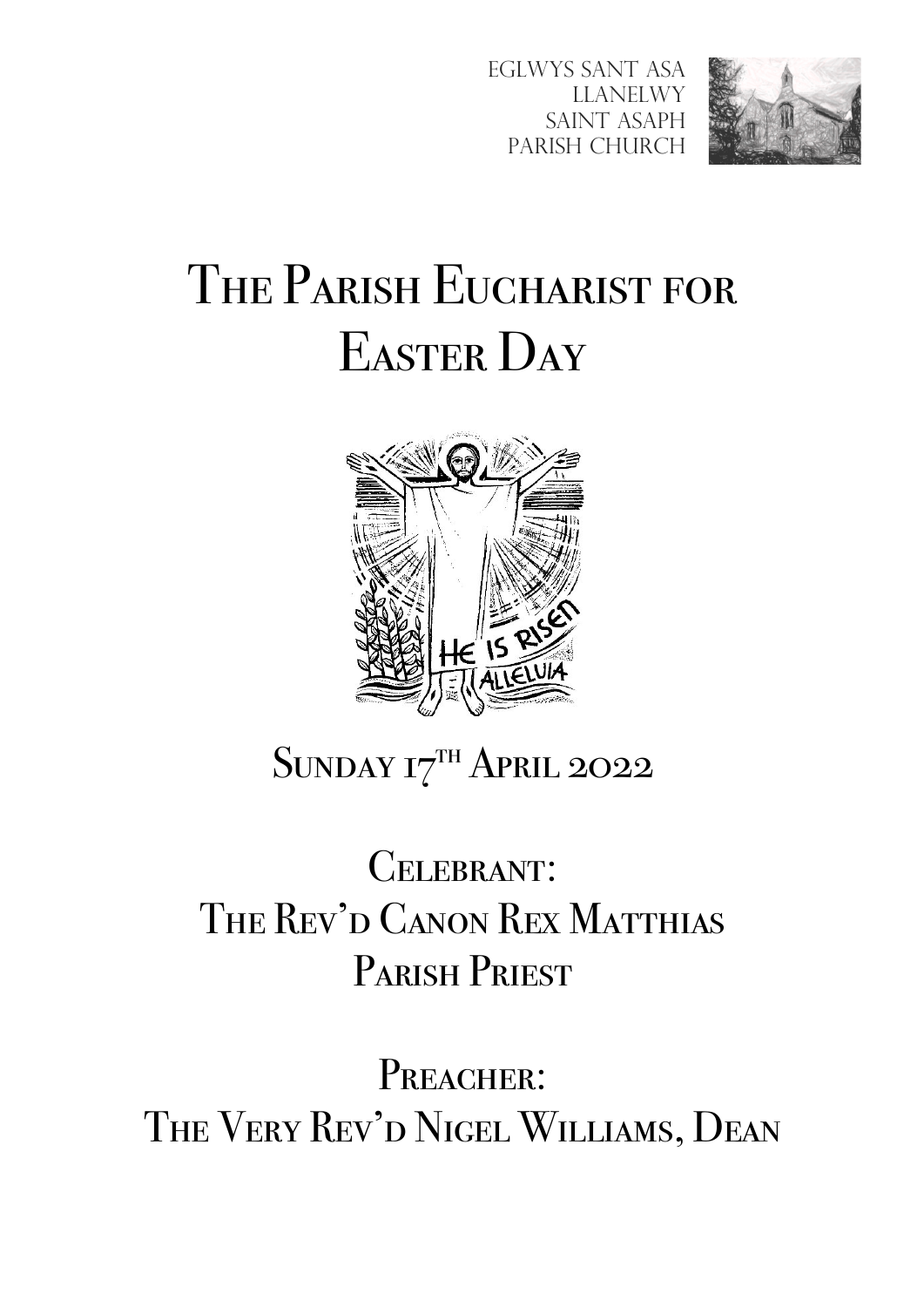### Easter Day

*'This is to us a Feast of feasts, and a Solemnity of solemnities … today we are celebrating the Resurrection itself, no longer an object of expectation, but as having come to pass, and gathering the whole world to itself.'*

*St Gregory Nazianzen (329-390)*

Alleluia! Christ is risen! He is risen indeed. Alleluia!

Today, Christians around the world celebrate the Resurrection of Jesus Christ from the dead, and the victory of love over hate, life over death, goodness over evil. We have gone from the barrenness of Ash Wednesday, when we remembered our sinfulness and mortality, through the rigours and discipline of Lent, to the Hosannas of Palm Sunday and the agony of betrayal in the garden, the death on the Cross and the grief of the tomb.

The journey will have been different for each one of us.

From today until Pentecost, the Easter Candle stands near the front of the Church and is lit. It stands among us as a symbol of Christ's risen presence with his people.

The 'alleluia' which was silenced throughout Lent, returns today with shouts of joyous praise.

In the early centuries of Christianity, Christian initiation only took place at Easter. This was to emphasise that it is through Baptism that we share new life with Christ.

Today is a day for all of us to renew baptismal vows and to give thanks that we share in Christ's risen life. In this Eucharist we are sacramentally reunited with our risen Lord and we rejoice in the hope and peace that he brought not only to his disciples that first Easter morning, but to us, his disciples today.

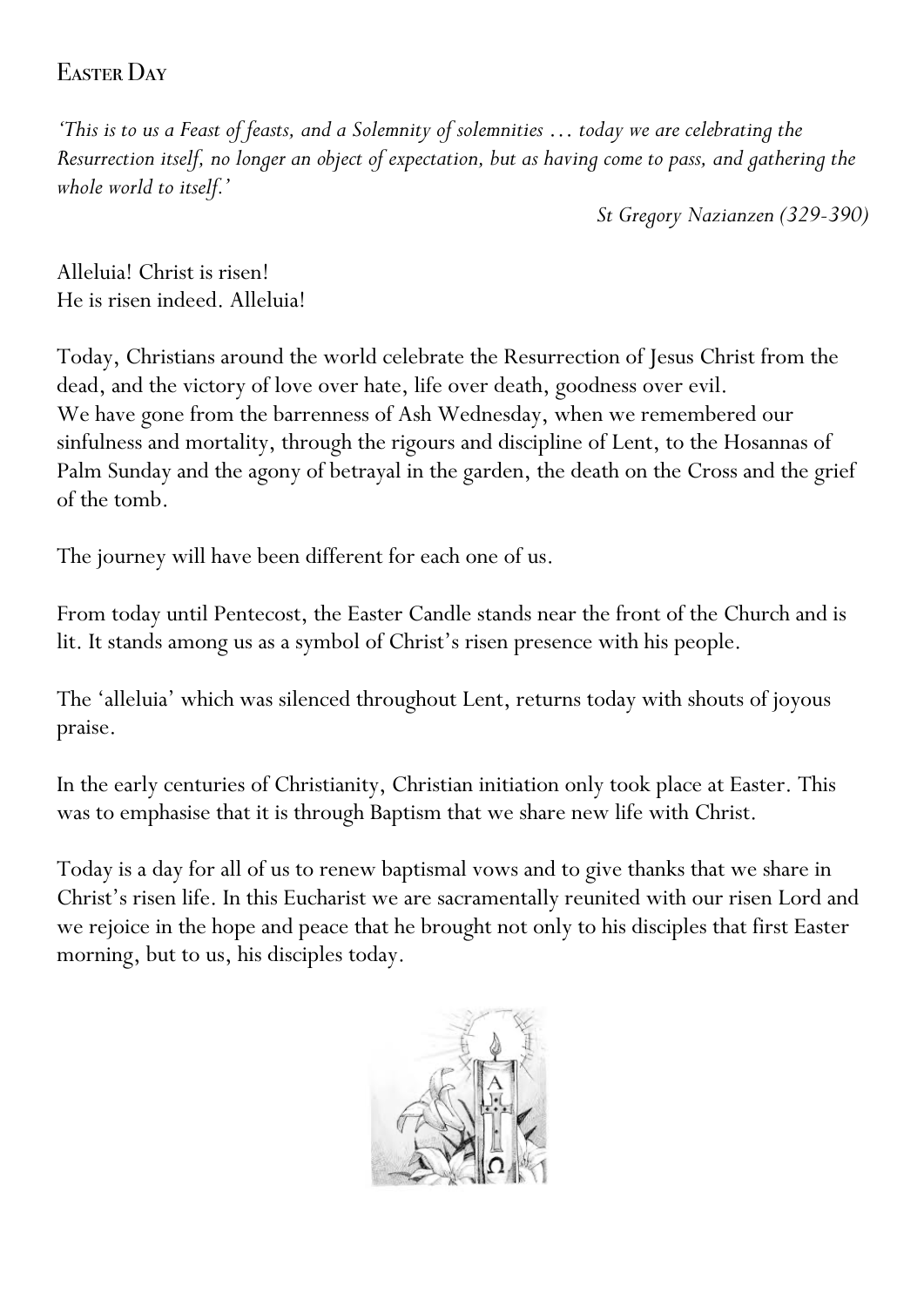*Please Stand and turn to face the back of the Church. The priest says* Christ yesterday and today, **the beginning and the end,**

Alpha and Omega, all time belongs to him, and all ages; **to him be glory and power, through every ages and for ever. Amen.**

This is the day when our Lord Jesus Christ passed from death to life. Throughout the world Christians celebrate the awesome power of God. As we hear his word and proclaim all that God has done, we can be confident that we shall share his victory over death and live with him for ever.

#### *The Easter Candle is lit*

May the light of Christ, rising in glory, banish all darkness from our hearts and minds.

*The Candle is raised high*

The light of Christ. **Thanks be to God.**

Alleluia. Christ is risen. **He is risen indeed. Alleluia!**

*The Easter Candle is placed in its stand during the Hymn:*

Jesus Christ is risen today. Alleluia! Our triumphant holy day. Alleluia! Who did once, upon the cross, Alleluia! Suffer to redeem our loss, Alleluia!

Hymns of praise then let us sing, Alleluia! Unto Christ, our heavenly King, Alleluia! Who endured the cross and grave, Alleluia! Sinners to redeem and save, Alleluia!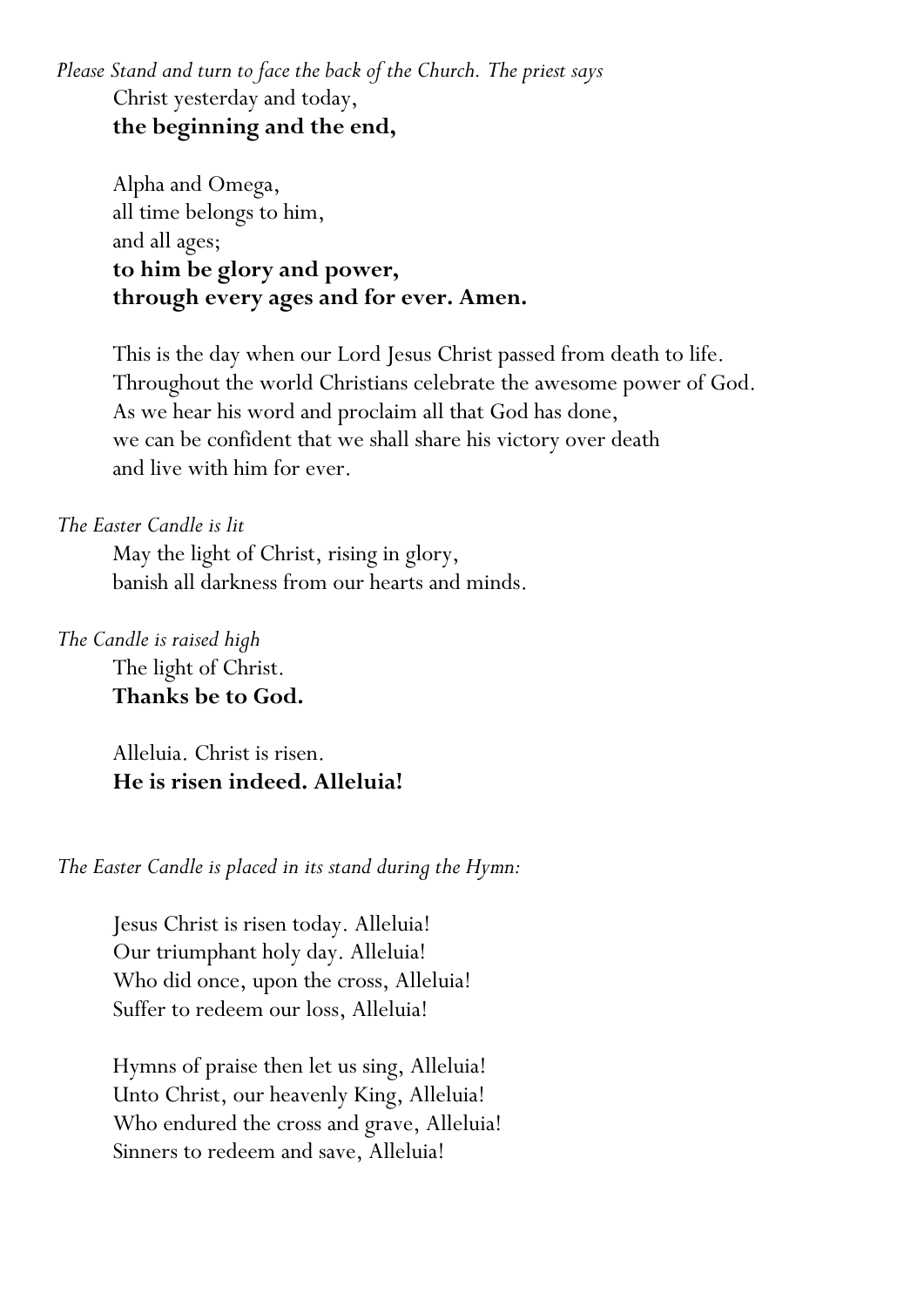But the pain which he endured, Alleluia! Our salvation hath procured, Alleluia! Now above the sky he's King, Alleluia! Where the angels ever sing, Alleluia!

> *Surrexit Hodie 14th Century & Complete Pslamist, J. Arnold 1749 Melody from 'Lyra Davidica' 1708, Harm. William Henry Monk*

Gloria in Excelsis

**Glory to God in the highest, and peace to his people on earth. Lord God, heavenly King, Almighty God and Father, we worship you, we give you thanks, we praise you for your glory.**

**Lord Jesus Christ, only Son of the Father, Lord God, Lamb of God, you take away the sin of the world: have mercy on us; you are seated at the right hand of the Father: receive our prayer.**

**For you alone are the Holy One, you alone are the Lord, you alone are the Most High, Jesus Christ, with the Holy Spirit, in the glory of God the Father. Amen.**

The Collect for Easter Day *(Please remain Standing)*

Let us pray:

Lord of all life and power, who through the mighty resurrection of your Son overcame the old order of sin and death to make all things new in him: grant that we, being dead to sin and alive to you in Jesus Christ, may reign with him in glory; to whom with you and the Holy Spirit be praise and honour, glory and might, now and in all eternity. **Amen.**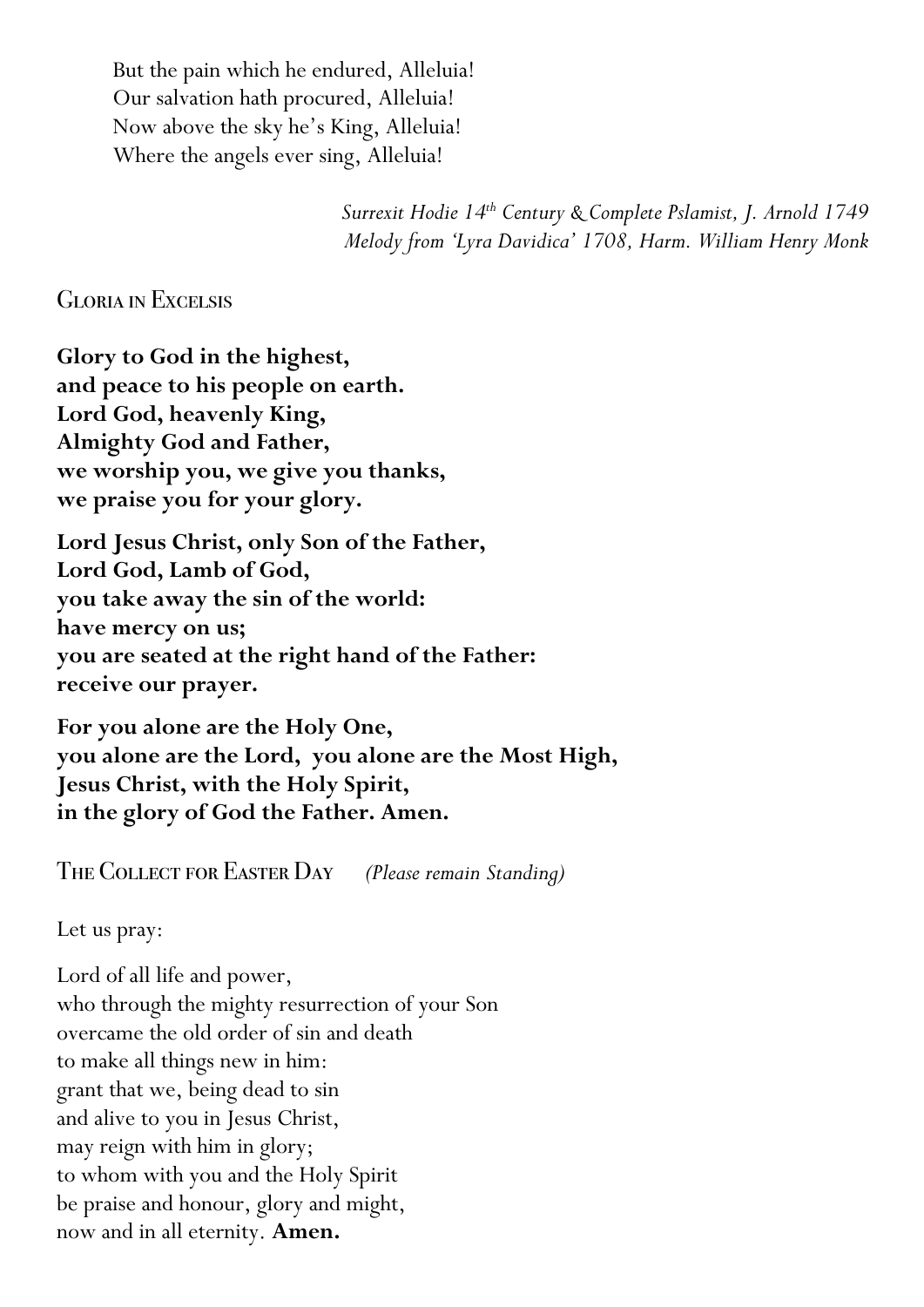#### Acts 10. 34-43 *Sit*

#### A reading from the Acts of the Apostles

Peter began to speak to those assembled in the house of Cornelius. 'I truly understand that God shows no partiality, but in every nation anyone who fears him and does what is right is acceptable to him. You know the message he sent to the people of Israel, preaching peace by Jesus Christ – he is Lord of all. That message spread throughout Judea, beginning in Galilee after the baptism that John announced: how God anointed Jesus of Nazareth with the Holy Spirit and with power; how he went about doing good and healing all who were oppressed by the devil, for God was with him. We are witnesses to all that he did both in Judea and in Jerusalem. They put him to death by hanging him on a tree; but God raised him on the third day and allowed him to appear, not to all the people but to us who were chosen by God as witnesses, and who ate and drank with him after he rose from the dead. He commanded us to preach to the people and to testify that he is the one ordained by God as judge of the living and the dead. All the prophets testify about him that everyone who believes in him receives forgiveness of sins through his name.'

For the word of the Lord: **Thanks be to God.**

The Gospel Reading

Good Christians all, rejoice and sing! Now is the triumph of our King. To all the world glad news we bring: *Alleluia, alleluia, alleluia!*

The Lord of Life is risen for ay: bring flowers of song to strew his way; let all the earth rejoice and say:

Praise we in songs of victory that Love, that Life, which cannot die, and sing with hearts uplifted high:

Thy name we bless, O risen Lord, and sing today with one accord the life laid down, the life restored:

> *Cyril Argentine Alington 1872-1955 Tune: Vulpius (Gelobt Sei Gott)*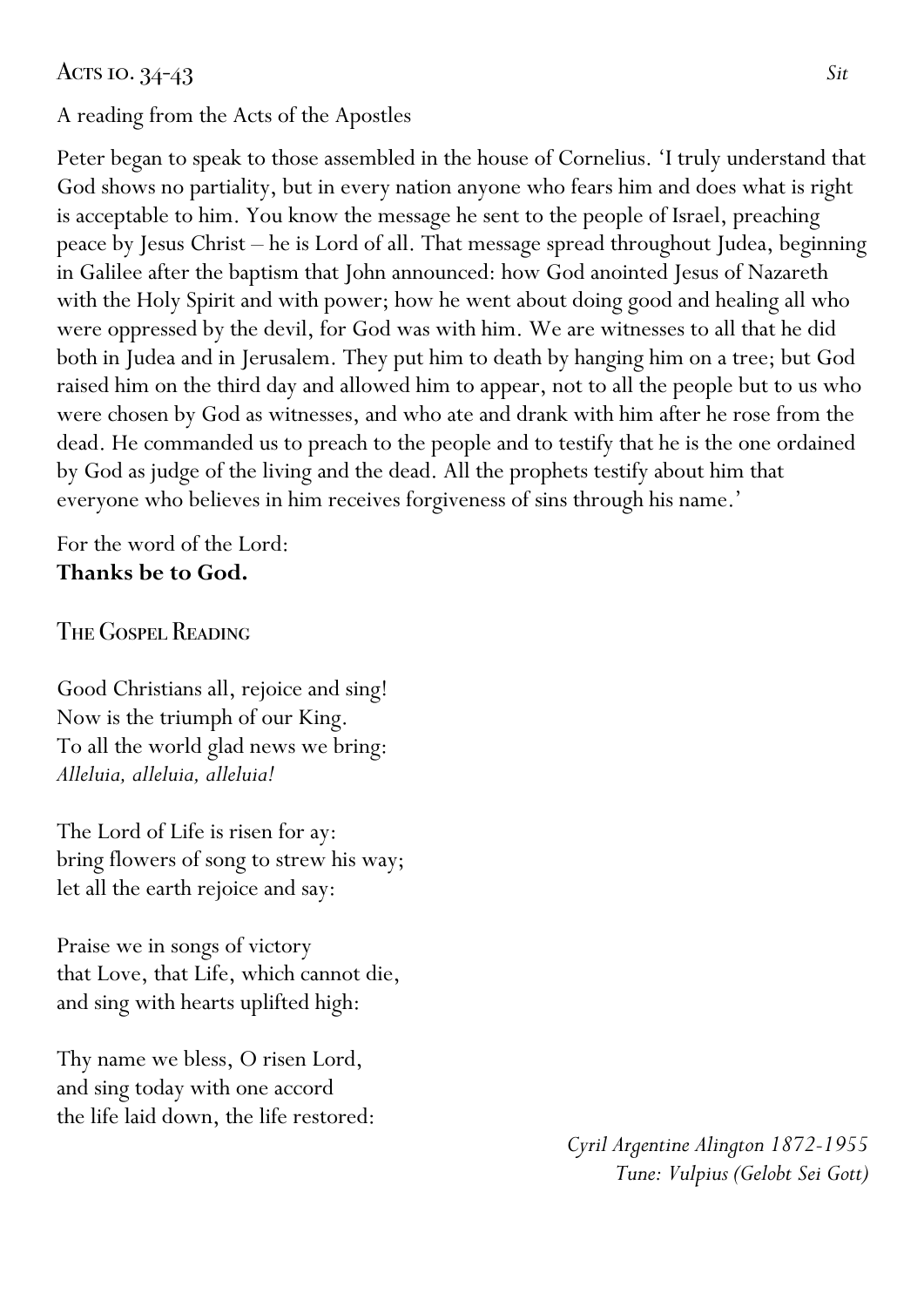#### Luke 24. 1-12

### Listen to the Gospel of Christ according to St Luke. **Glory to you, O Lord.**

On the first day of the week, at early dawn, they came to the tomb, taking the spices that they had prepared. They found the stone rolled away from the tomb, but when they went in, they did not find the body. While they were perplexed about this, suddenly two men in dazzling clothes stood beside them. The women were terrified and bowed their faces to the ground, but the men said to them, 'Why do you look for the living among the dead? He is not here, but has risen. Remember how he told you, while he was still in Galilee, that the Son of Man must be handed over to sinners, and be crucified, and on the third day rise again.' Then they remembered his words, and returning from the tomb, they told all this to the eleven and to all the rest. Now it was Mary Magdalene, Joanna, Mary the mother of James, and the other women with them who told this to the apostles. But these words seemed to them an idle tale, and they did not believe them. But Peter got up and ran to the tomb; stooping and looking in, he saw the linen cloths by themselves; then he went home, amazed at what had happened.

This is the Gospel of the Lord: **Praise to you, O Christ.**

| <b>THE SERMON</b> | The Very Rev'd Nigel Williams, Dean | (Please Sit) |
|-------------------|-------------------------------------|--------------|
|-------------------|-------------------------------------|--------------|

The Renewal of Baptismal Promises *(Please Stand)*

*The Celebrant goes to the Font and invites the people to renew their baptismal promises*

Dear friends, Christ is risen and we rose with him on the day we were baptized. Since then, we are called to a new risen life until the day the Lord will raise us up to enter with him into the Father's joy. May the Lord pour the flood of his love on you and may the Holy Spirit gladden your hearts.

*The Celebrant blesses the water in the Font*

We give thanks to you, O God: **we bless your holy name.**

For you gift of water to nourish and sustain all life, **we give you thanks and praise.**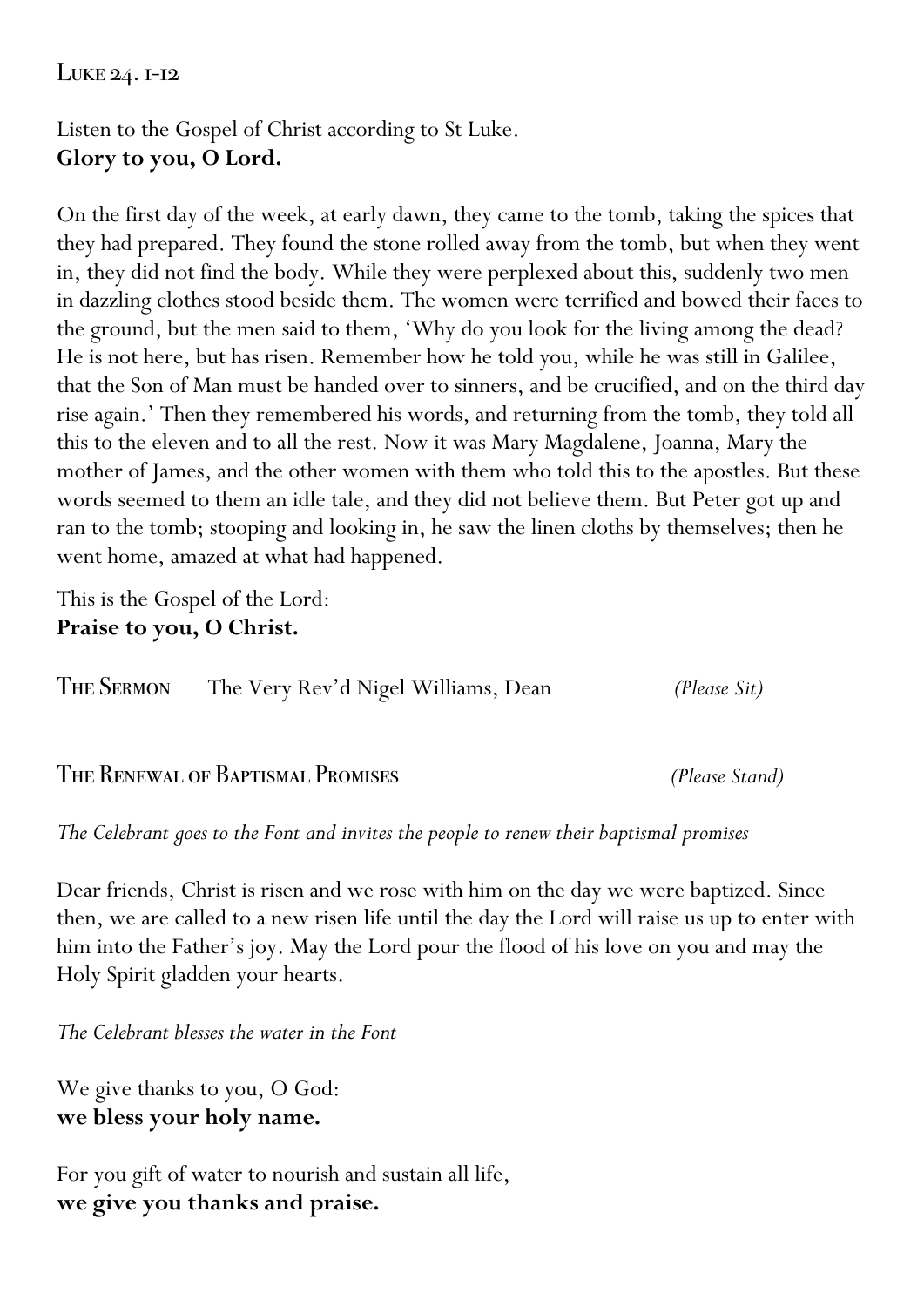Through the waters of the sea you led the children of Israel from slavery to freedom: **we give you thanks and praise.**

At his baptism, your Son Jesus was anointed with the Holy Spirit: **we give you thanks and praise.**

Through the power of that same Spirit, sanctify this water that your children who are washed in it may be united with Christ in his death and resurrection. Cleanse and deliver them from all sin; bring them to new birth in the family of your Church and make them inheritors of your kingdom: through Jesus Christ our Lord whom, by the power of the Spirit, you raised to live with you for ever and ever. **Amen.**

So let is renew the promises made at our Baptism affirming our allegiance to Christ and our rejection of all that is evil.

Do you turn to Christ? **I turn to Christ**

Do you repent of your sins? **I repent of my sins**

Do you renounce evil? **I renounce evil**

Let us now proclaim the Christian faith into which we were baptised and in which we live and grow:

Do you believe and trust in God the Father? **I believe in God, the Father Almighty, Creator of heaven and earth.**

Do you believe and trust in his Son, Jesus Christ? **I believe in Jesus Christ, God's only Son, our Lord.**

**He was conceived by the power of the Holy Spirit and born of the Virgin Mary. He suffered under Pontius Pilate, was crucified, died and was buried.**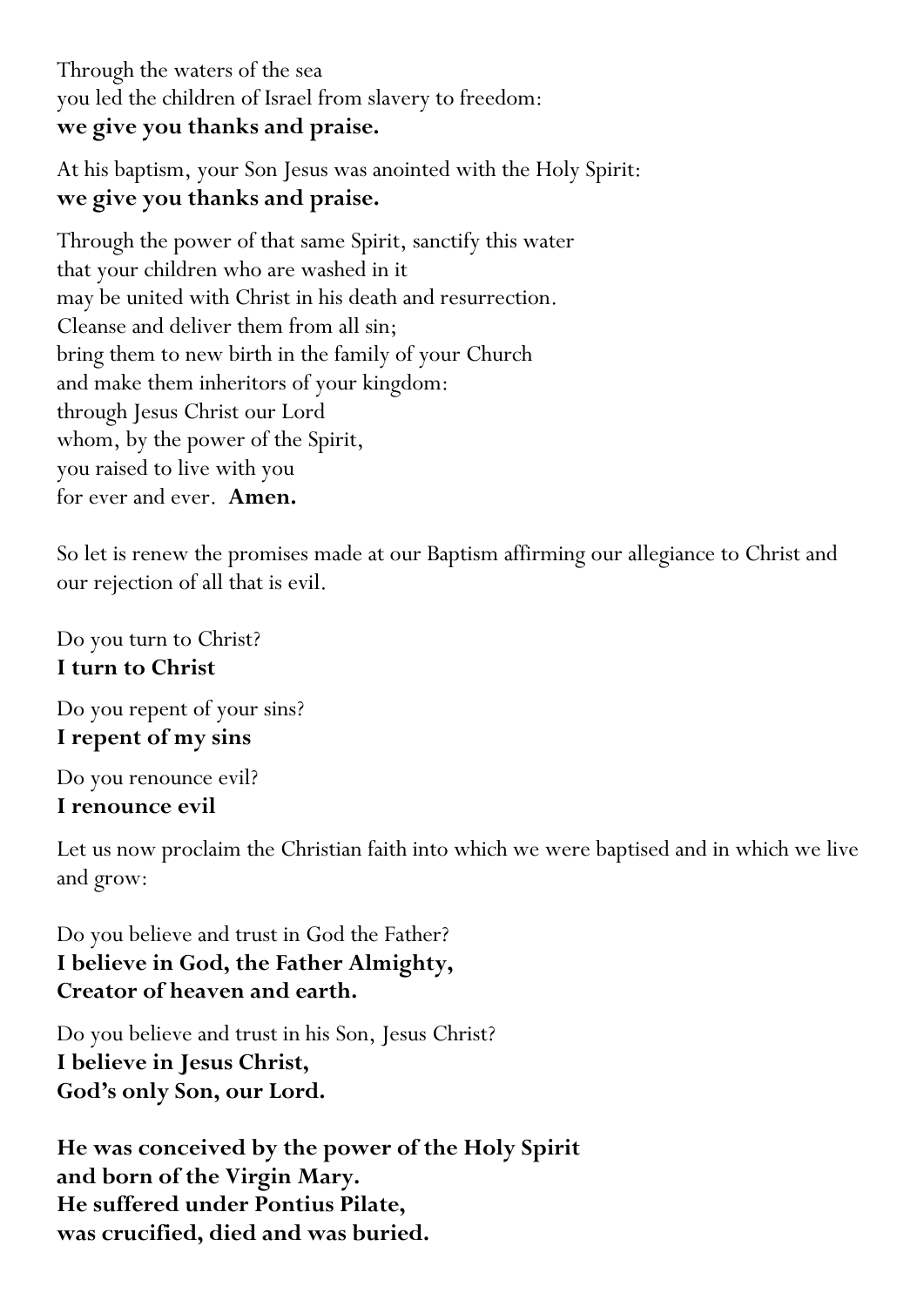**He descended to the dead. On the third day He rose again. He ascended into heaven, and is seated at the right hand of the Father. He will come again to judge the living and the dead.**

Do you believe and trust in the Holy Spirit? **I believe in the Holy Spirit, the holy Catholic Church, the communion of saints, the forgiveness of sins, the resurrection of the body, and life everlasting. Amen.**

God, the all-powerful Father of our Lord Jesus Christ, has given us a new birth by water and the Holy Spirit, and forgiven all our sins. May he also keep us faithful to our Lord Jesus Christ for ever and ever. **Amen.**

*Everyone is then sprinkled with baptismal water as a token of God's renewing grace.*

THE INTERCESSION *(Please Sit)* 

*At the end of the intercessions* Merciful Father, **accept these prayers for the sake of your Son, our Saviour Jesus Christ. Amen.**

The Peace *(Please Stand)*

The risen Christ came and stood among his disciples and said, Peace be with you! They were overjoyed on seeing the Lord.

The peace of the Lord be with you always. Alleluia. Alleluia. **And also with you. Alleluia. Alleluia.**

Let us offer one another a sign of the Lord's peace.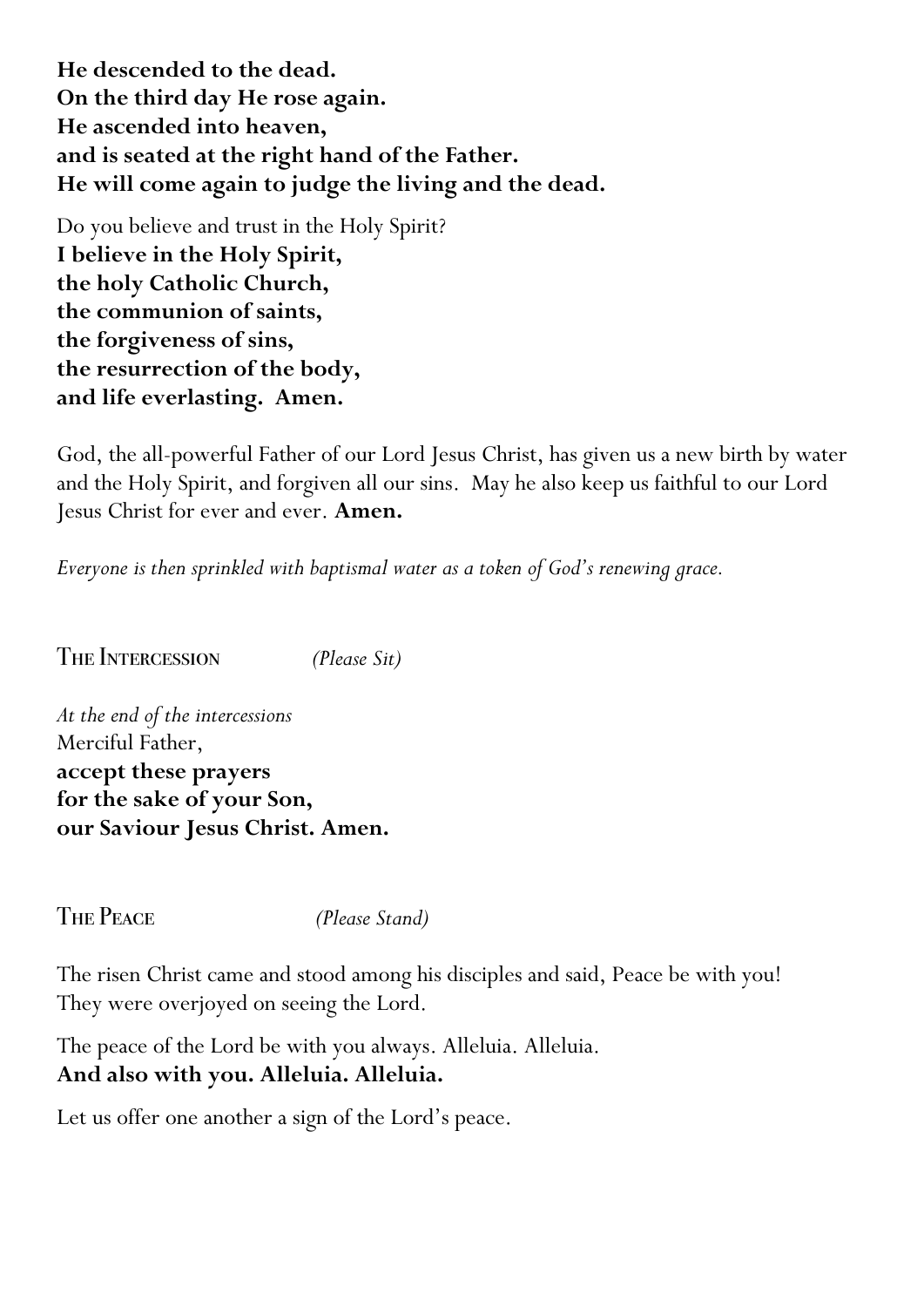#### **HYMN**

Jesus, Prince and Saviour, Lord of life who died; Christ, the friend of sinners, mocked and crucified; for a world's salvation, he his body gave, lay at last death's victim, lifeless in the grave.

*Lord of life triumphant, risen now to reign! King of endless ages, Jesus lives again!*

In his pow'r and Godhead ev'ry vict'ry won; pain and passion ended, all his purpose done. Christ the Lord is risen! sighs and sorrow past, death's dark night is over, morning comes at last.

Resurrection morning! sinners' bondage freed; Christ the Lord is risen – he ris'n indeed! Jesus, Prince and Saviour, Lord of life who died, Christ the King of Glory now is glorified.

> *Timothy Dudley Smith b.1926 Tune: St Gertrude*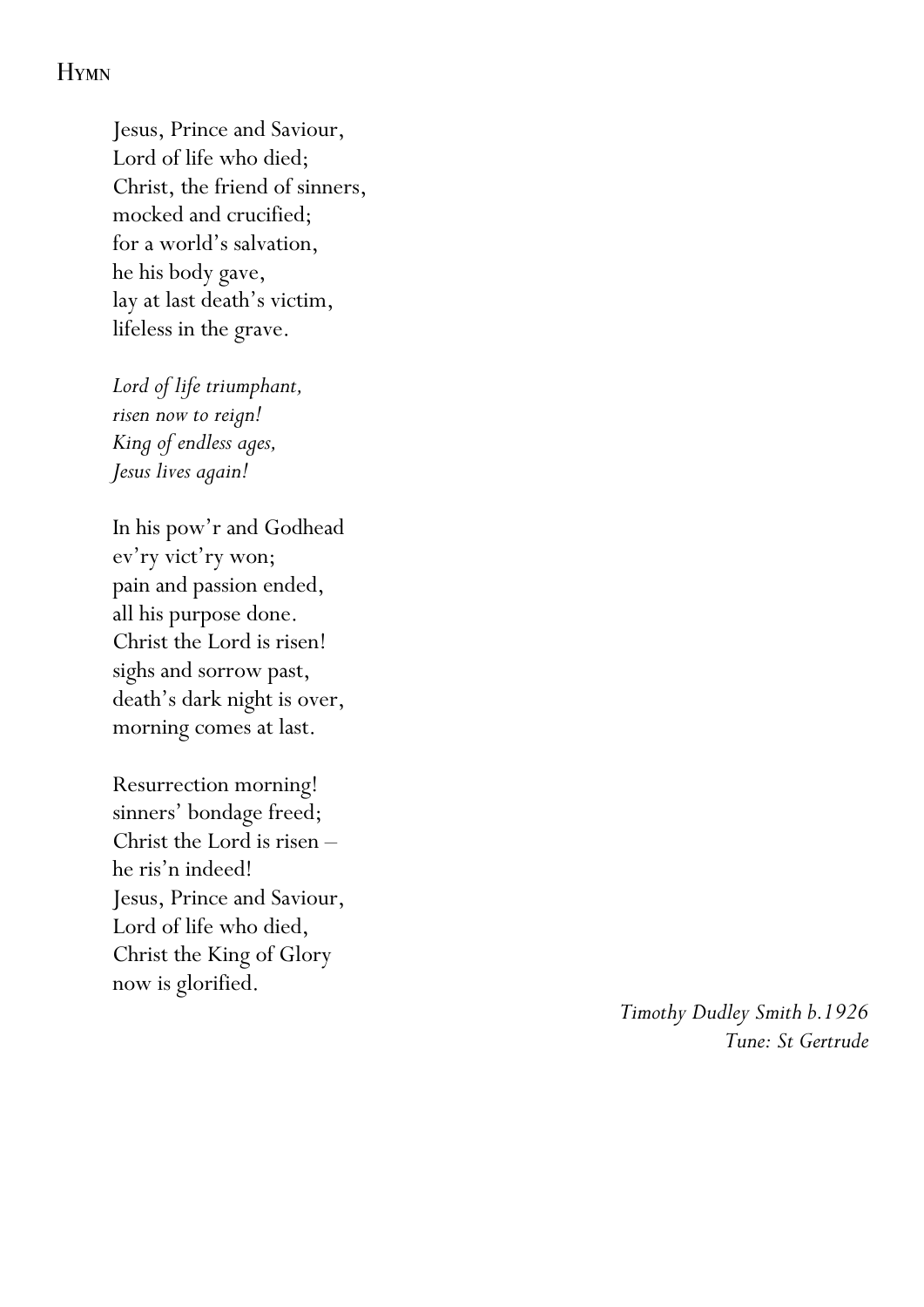The Thanksgiving

We celebrate together the gifts and grace of God. **We take this bread, we take this wine to follow Christ's example and obey his command.**

PRAYER OVER THE GIFTS

Risen Lord Jesus Christ, we believe you, and all we have heard is true. When you break bread may we recognize you as the fire that burns within us, that we may bring light to your world. **Amen.**

The Eucharistic Prayer (3)

The Lord be with you. **And also with you.**

Lift up your hearts. **We lift them to the Lord.**

Let us give thanks to the Lord our God. **It is right to give our thanks and praise.**

It is indeed right, it is our duty and our joy at all times and in all places to give you thanks and praise, holy Father, heavenly King, almighty, everlasting God, through Jesus Christ your only Son our Lord.

He is the true Paschal Lamb who was offered for us and has taken away the sin of the world. By his death he destroyed death, and by his resurrection he has restored to us eternal life.

Therefore with angels and archangels and with all the company of heaven we proclaim your great and glorious name, for ever praising you and saying: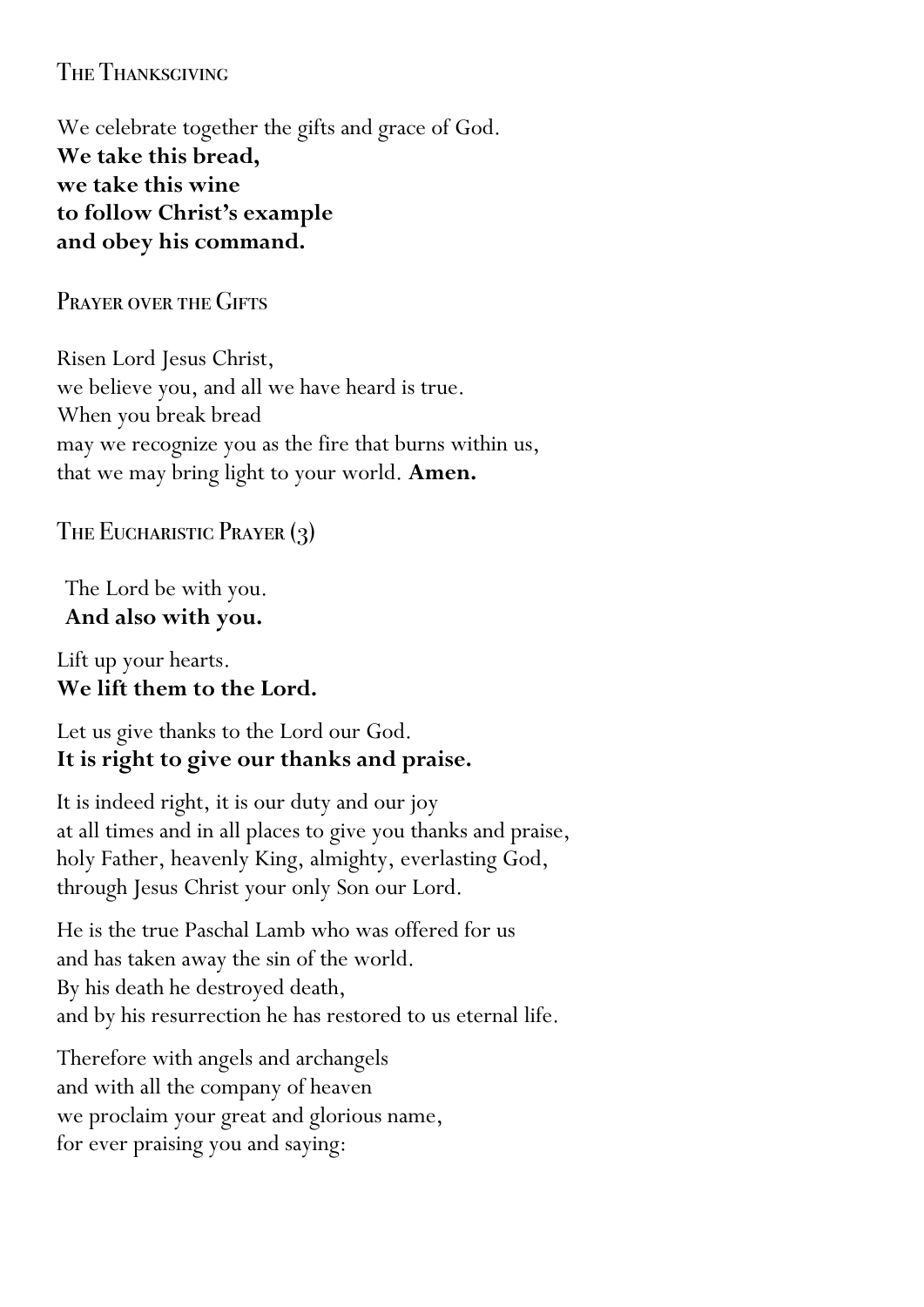**Holy, holy, holy Lord, God of power and might, heaven and earth are full of your glory. Hosanna in the highest.**

#### **Blessed is he who comes in the name of the Lord. Hosanna in the highest.**

Hear us, heavenly Father, through Jesus Christ your Son our Lord. Through him accept our sacrifice of praise, and grant that, by the power of your Spirit, these gifts of bread and wine may be for us his body and his blood;

who in the same night that he was betrayed took bread and gave you thanks; he broke it and gave it to his disciples, saying,

Take, eat; this is my body which is given for you. Do this in remembrance of me.

In the same way, after supper, he took the cup and gave you thanks; he gave it to them, saying,

Drink from this, all of you; for this is my blood of the new covenant which is shed for you and for many for the forgiveness of sins. Do this, as often as you drink it, in remembrance of me.

Let us proclaim the mystery of faith: **Christ has died. Christ is risen. Christ will come in glory.**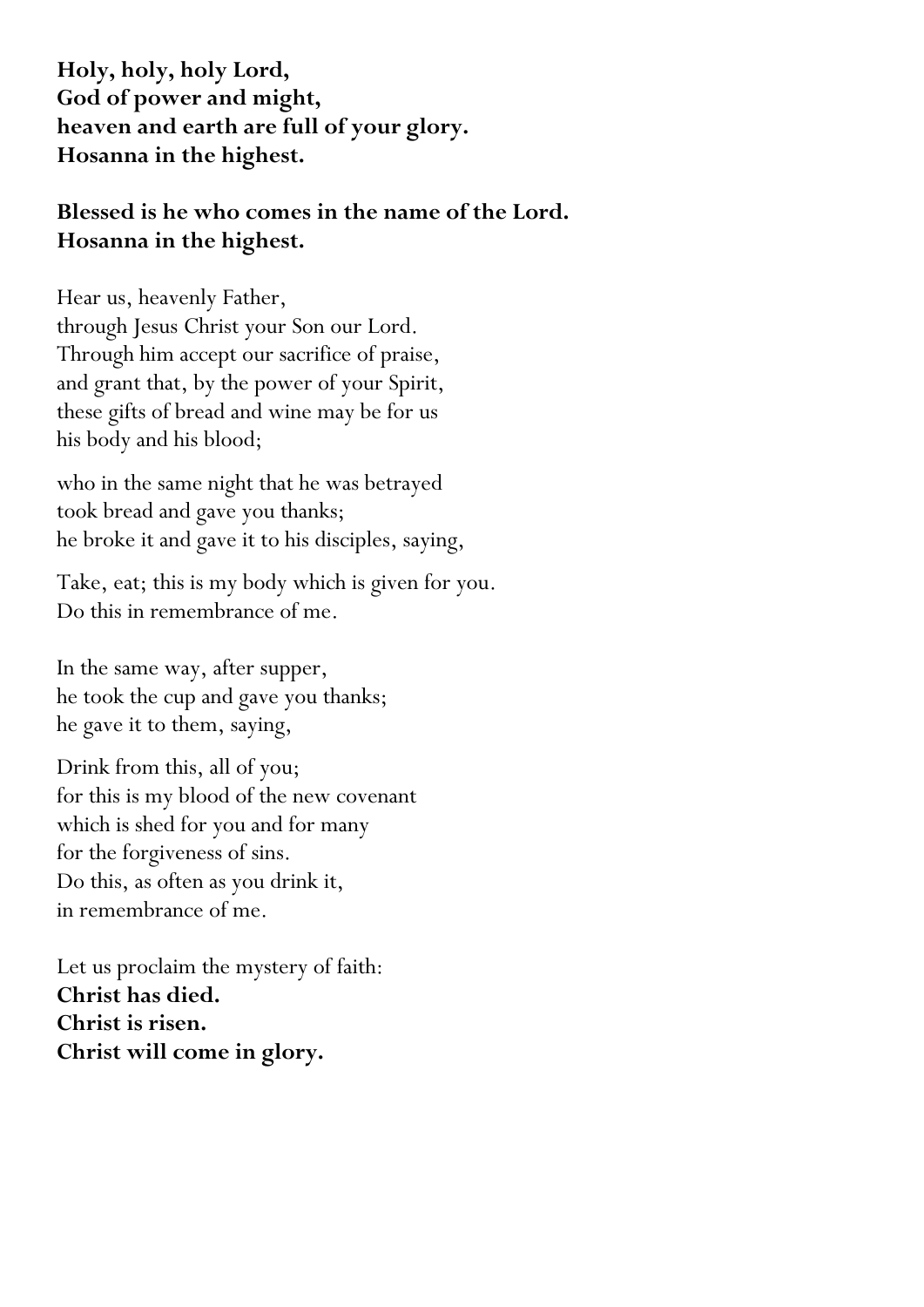Therefore, Father, remembering the saving death and resurrection of your Son we offer to you in thanksgiving this bread and this cup, your gifts to us, and we thank you for counting us worthy to stand in your presence and serve you.

Send your Holy Spirit upon all of us who share this bread and this cup. Strengthen our faith, make us one and welcome us and all your people into the glorious kingdom of your Son.

Through him, with him, in him, in the unity of the Holy Spirit all honour and glory are yours, almighty Father, for ever and ever. **Amen.**

#### *Silence is kept*

Raised again with Christ in the power of the Spirit, we say:

**Our Father in heaven, hallowed be your name, your kingdom come, your will be done, on earth as in heaven. Give us today our daily bread. Forgive us our sins as we forgive those who sin against us. Save us from the time of trial and deliver us from evil.**

**For the kingdom, the power and the glory are yours, now and for ever. Amen**

*The priest breaks the bread* We break this bread to share in the body of Christ. **Though we are many, we are one body for we all share in one bread.**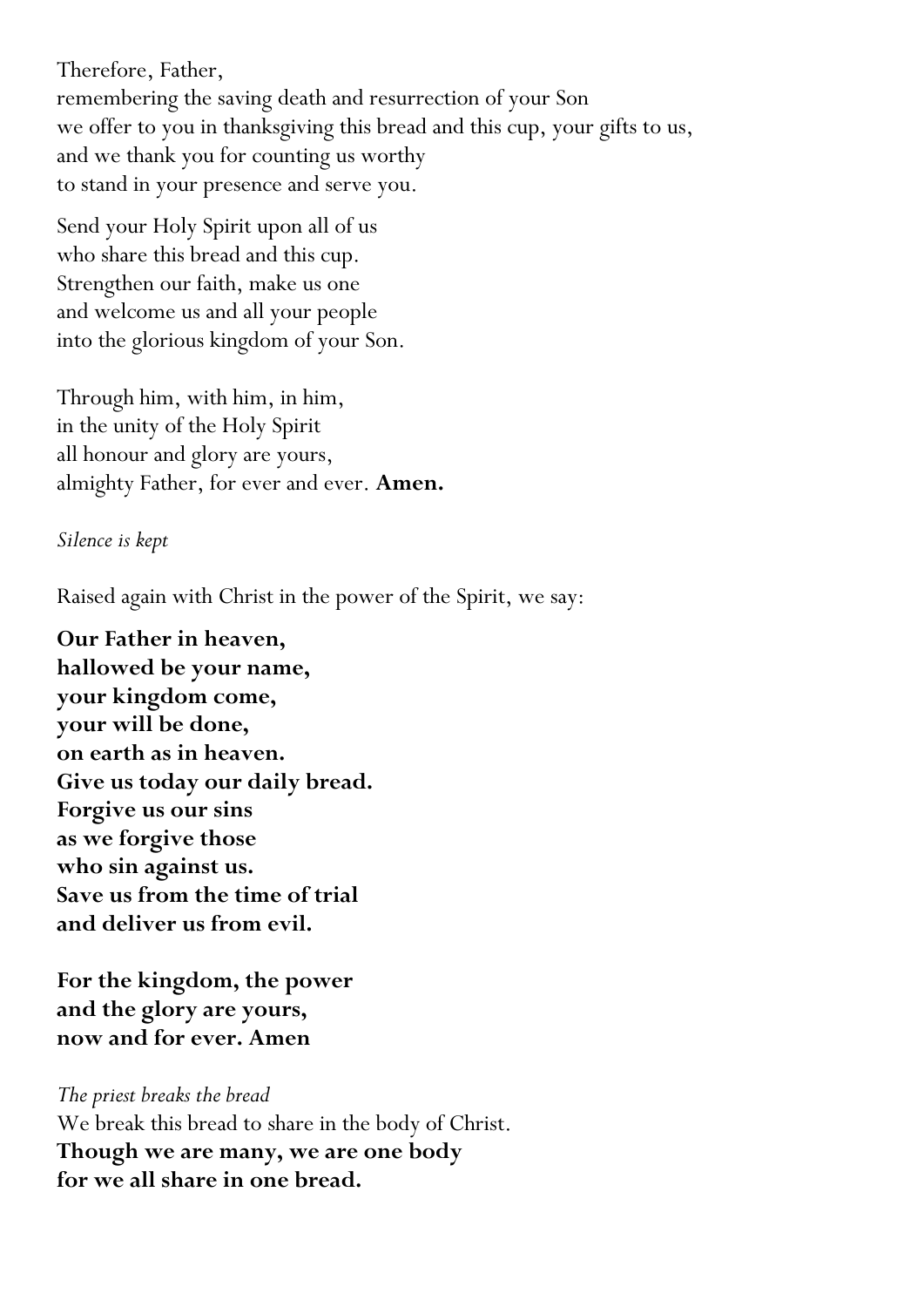**Lamb of God, you take away the sins of the world: have mercy on us. Lamb of God, you take away the sins of the world: have mercy on us. Lamb of God, you take away the sins of the world: grant us peace.**

The Invitation to Holy Communion

Alleluia! Christ our passover is sacrificed for us. **Therefore let us keep the feast. Alleluia!**

*The sacrament is administered with these words:*

The body of Christ. **Amen.** The blood of Christ. **Amen.**

*All those who are baptised and would normally receive holy communion in any Christian Church are welcome to receive today. Baptised children are welcome receive holy communion at the discretion of their parents. If you are not receiving you are welcome to come forward for a blessing but please bring this leaflet with you as a signal to the priests. The Chalice is available today for the first time since before the Pandemic. This is permissive, not obligatory. Please don't feel any obligation to receive the chalice if you feel uncomfortable about it.*

Hymn at the end of Communion

*Alleluia, alleluia, give thanks to the risen Lord. Alleluia, alleluia, give praise to his name.*

Spread the good news o'er all the earth: Jesus has died and is risen:

We have been crucified with Christ: now we shall live for ever:

God has proclaimed the just reward: life for the world, alleluia:

> *Donald Fishel b.1950 Tune: Alleluia No. 1*

*After Communion a period of Silence is kept*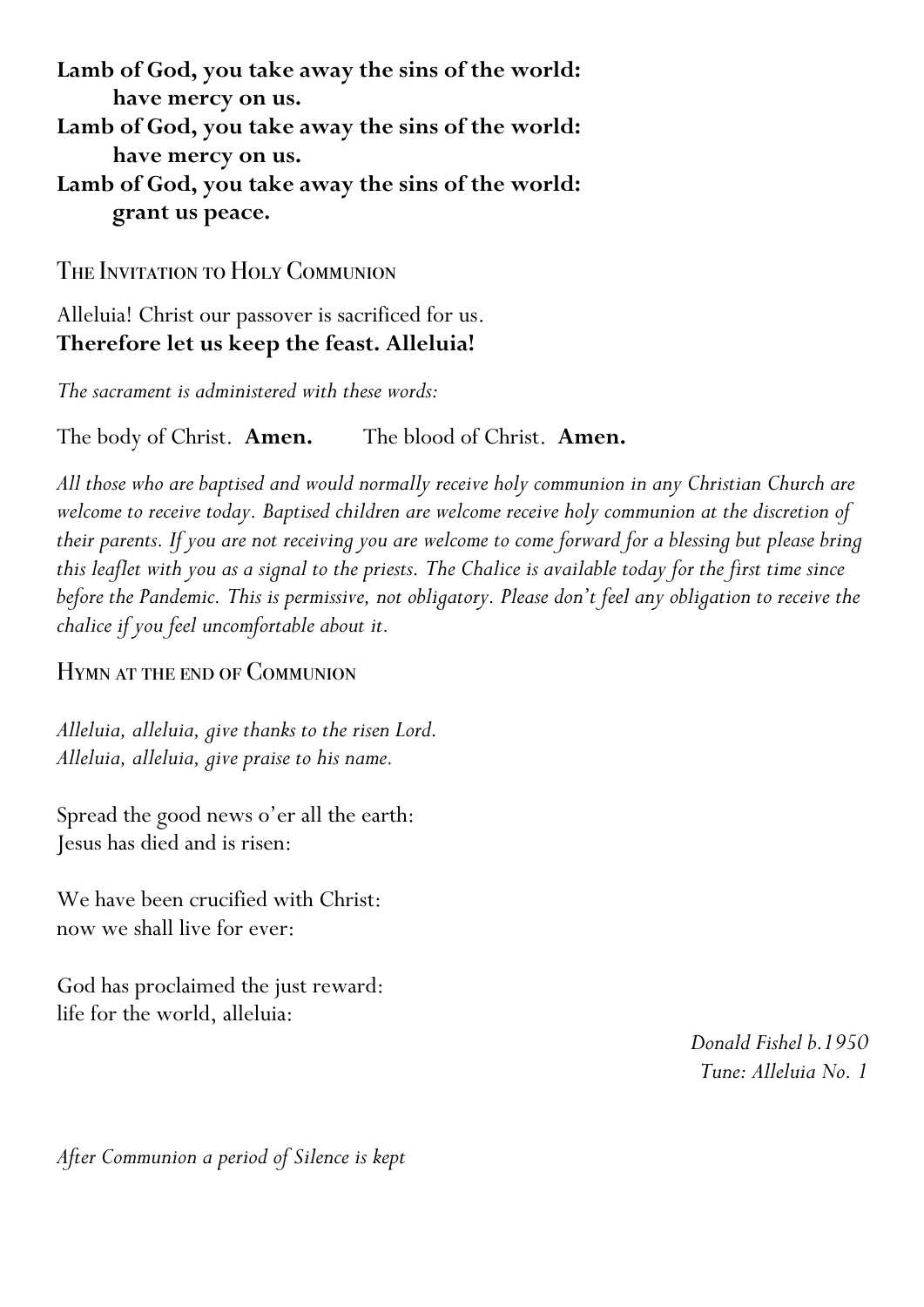#### The Sending Out

Give thanks to the Lord, for he is gracious: **his love is everlasting.**

Living God, who for our redemption gave your only-begotten Son to the death of the cross, and by his glorious resurrection have delivered us from the power of our enemy: grant us to die daily to sin, that we may evermore live with the him in the joy of his risen life; through Jesus Christ our Lord. **Amen.**

**THE BLESSING** 

The Lord be with you. **And also with you.**

God the Father, by whose glory Christ was raised from the dead, strengthen you to walk with him in his risen life; And the blessing of God Almighty, the Father, the Son and the Holy Spirit, be among you and remain with you always. **Amen.**

Go in peace to love and serve the Lord. Alleluia. Alleluia. **In the name of Christ. Alleluia. Alleluia.**

Final Hymn

Thine be the glory, risen, conquering Son; Endless is the victory, thou o'er death hast won; Angels in bright raiment rolled the stone away, Kept the folded grave clothes where thy body lay.

> *Thine be the glory, risen conquering Son, Endless is the vict'ry, thou o'er death hast won.*

Lo! Jesus meets us, risen from the tomb; Lovingly he greets us, scatters fear and gloom; Let the Church with gladness, hymns of triumph sing; For her Lord now liveth, death hath lost its sting.

> *Thine be the glory, risen conquering Son, Endless is the vict'ry, thou o'er death hast won.*